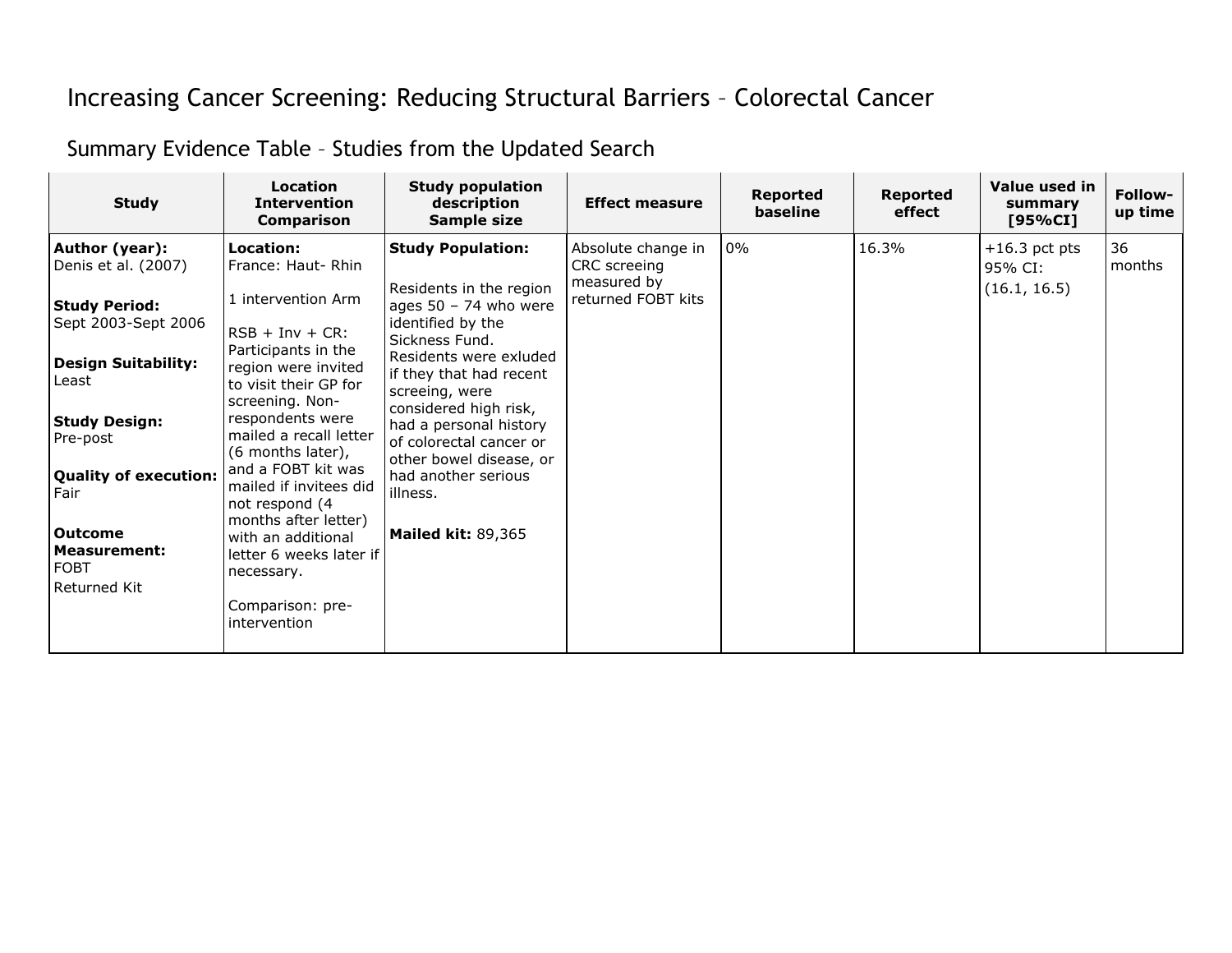| <b>Study</b>                         | <b>Location</b><br><b>Intervention</b><br><b>Comparison</b> | <b>Study population</b><br>description<br>Sample size                  | <b>Effect measure</b>                | <b>Reported</b><br>baseline | <b>Reported</b><br>effect | Value used in<br>summary<br>[95%CI] | Follow-<br>up time |
|--------------------------------------|-------------------------------------------------------------|------------------------------------------------------------------------|--------------------------------------|-----------------------------|---------------------------|-------------------------------------|--------------------|
| Author (year):                       | Location:                                                   | <b>Study Population:</b>                                               | Absolute change in                   | 38%                         | 76%                       | +38 pct points                      | 6 months           |
| Gellert et al. (2006)                | US, Hawaii                                                  | Residents of Molokai                                                   | completed<br>screening (either       |                             |                           | 95% CI:                             |                    |
| <b>Study Period:</b>                 | 1 intervention arm                                          | Island who were 50<br>years and older and<br>registered to participate | FOBT, Flex Sig, or<br>colonoscopies) |                             |                           | (21, 55)                            |                    |
| Not reported                         | Intervention (RSB +                                         | in the community                                                       |                                      |                             |                           |                                     |                    |
| <b>Design Suitability:</b>           | $1$ on $1$ ):                                               | celebration day.                                                       |                                      |                             |                           |                                     |                    |
| Least                                | RSB: A one day<br>community                                 | <b>Sample Size: n= 53</b>                                              |                                      |                             |                           |                                     |                    |
| <b>Study Design:</b>                 | celebration                                                 |                                                                        |                                      |                             |                           |                                     |                    |
| Pre-post                             | (ho'olaule) with<br>personalized                            |                                                                        |                                      |                             |                           |                                     |                    |
| <b>Quality of execution:</b>         | recruitment                                                 |                                                                        |                                      |                             |                           |                                     |                    |
| Fair                                 | 1 on 1: 30 minute,<br>one on one talk-                      |                                                                        |                                      |                             |                           |                                     |                    |
| l Outcome                            | story style screening                                       |                                                                        |                                      |                             |                           |                                     |                    |
| Measurement:                         | and education visits                                        |                                                                        |                                      |                             |                           |                                     |                    |
| Completed Screening                  | with a same sex<br>physician, with                          |                                                                        |                                      |                             |                           |                                     |                    |
| Mammography                          | culturally relevant                                         |                                                                        |                                      |                             |                           |                                     |                    |
| Clinical Breast Exam;<br>Self Report | cancer education<br>brochures                               |                                                                        |                                      |                             |                           |                                     |                    |
|                                      | Comparison: Pre-<br>intervention                            |                                                                        |                                      |                             |                           |                                     |                    |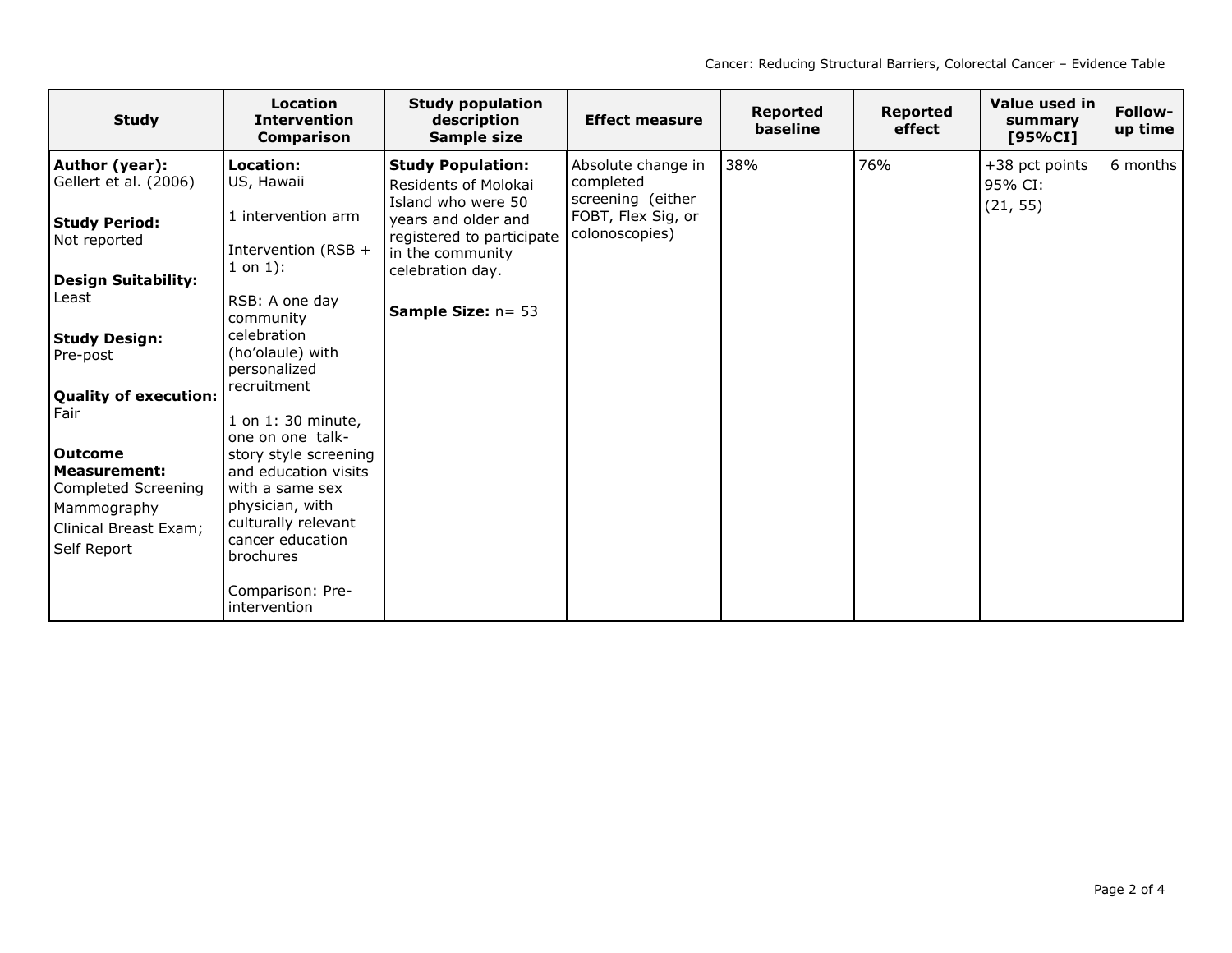| <b>Study</b>                                      | <b>Location</b><br><b>Intervention</b><br>Comparison                | <b>Study population</b><br>description<br>Sample size                     | <b>Effect measure</b>                                 | <b>Reported</b><br>baseline | <b>Reported</b><br>effect | Value used in<br>summary<br>[95%CI]    | Follow-<br>up time |
|---------------------------------------------------|---------------------------------------------------------------------|---------------------------------------------------------------------------|-------------------------------------------------------|-----------------------------|---------------------------|----------------------------------------|--------------------|
| Author (year):<br>Myers et al. (2008)             | Location:<br>United States,<br>Atlantic Region                      | <b>Study Population:</b><br>Women and men ages<br>$50 - 79$ years who had | Absolute change in<br>completed<br>screening (FOBT or | $0\%$                       | 41.1%                     | $+41.1$ pct pts<br>95% CI:<br>(33, 49) | 6 months           |
| <b>Study Period:</b><br>Not reported              | 1 Intervention Arm                                                  | visited the practice<br>within the previous 2<br>years                    | colonoscopy)                                          |                             |                           |                                        |                    |
| <b>Design Suitability:</b><br>Least               | Intervention:<br>Employed tailored<br>navigation<br>(individualized | <b>Sample Size:</b><br>$n = 154$                                          |                                                       |                             |                           |                                        |                    |
| <b>Study Design:</b><br>Single Group Pre-Post     | assistance) to<br>overcome barriers to<br>care in a health care     |                                                                           |                                                       |                             |                           |                                        |                    |
| <b>Quality of execution:</b><br>Fair              | system<br>Comparison: Pre-<br>intervention                          |                                                                           |                                                       |                             |                           |                                        |                    |
| l Outcome<br>Measurement:<br>Completed Screening: |                                                                     |                                                                           |                                                       |                             |                           |                                        |                    |
| FOBT or Colonoscopy<br>Medical Record Review      |                                                                     |                                                                           |                                                       |                             |                           |                                        |                    |
|                                                   |                                                                     |                                                                           |                                                       |                             |                           |                                        |                    |